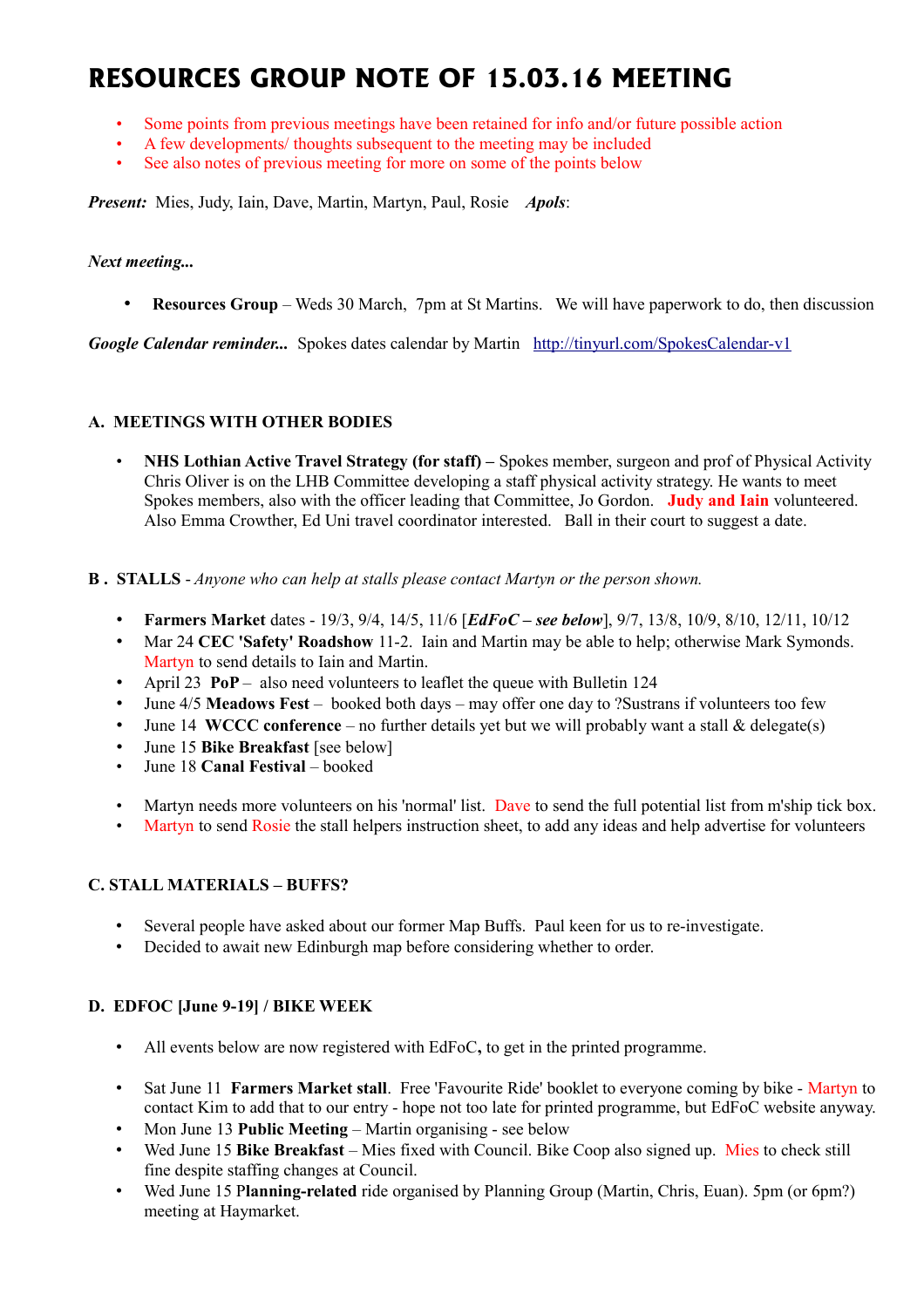## **E. SPOKES PUBLIC MEETINGS**

- **Spring 2016 meeting, Mon 21 March** Hustings mtg for the May Holyrood elections, expect 100-120. ◦ Martin organising.
	- Premises St Brides. Cost £100 + £1.50 each for tea/biscuits (we are not allowed to do the catering). Ordered 60 tea/coffee. Cheque sent by Paul.
	- Website article - [www.spokes.org.uk/2015/12/spokes-holyrood-hustings-2016](http://www.spokes.org.uk/2015/12/spokes-holyrood-hustings-2016)
	- PA system from Bike Station
	- Dave to introduce, summarising national relevance/issues briefly; then 5 mins politician speeches.
	- Then split into 5 groups, with each politician for 10 mins. Martin organising group coordinators and note-takers. Dave to send Martin list of potential note-takers. Short briefing note needed for group coordinators.
	- Final 3 minute summing up by all 5 speakers.
	- Intro & closing speeches to be videod by Bryce.
	- Spokes stall Martyn
	- Membership stall Paul and/or Judy
	- Chairs Martin & Dave to arrive early to rearrange if necessary. Dave to bring Spokesworker & Bulletins to put on chairs, so that audience has background for asking questions.
	- Venue address poster/bulletin say Orwell Place, not Terrace. Dave to email all members. Should we also have a notice at 10 Orwell Place, or a person standing there?? Also Judy to put note at Augustine.

#### • **Summer 2016 meeting, Mon 13 June** – registered for EdFoC week

- Martin organising
- Topic Cycling and Health to include both physical activity and pollution aspects
- Speakers Panel of 3...
	- politician Cllr Cammy Day
	- campaigner FOE Emilia Hanna
	- medical expert Prof Chris Oliver
	- chair for discussion session (to be confirmed) Helen Zealley, Spokes member, former Director of Public Health in NHS Lothian, and involved in many environmental orgs; or ???
- Meeting to be preceded by Spokes AGM (advertised to members by email)
- **Autumn 2016 –** Martin suggested provisional early booking for Augustine, as they get booked up early. Most suitable week in relation to probable mailout date is week beginning 21 November. Martin will book 21 November provisionally at Augustine. Possible topic – policies of new govt following Holyrood election?? - try for big speaker, new Transport Minister??

#### **F. TRAFFIC COUNT – May date??**

- Martin suggested idea used in Bristol photo every cyclist passing and then produce a multi-purpose analysis – e.g. M/F, helmets, children carried, etc, etc – the categories can be finalised after the event, by inspecting the photos. This would be one-off, not regular, and could be on same day as normal count. Martin volunteered to organise; we could also seek other photographers, to cover more than one location. Ideally we should also do same at another time and location, as commuters may well be different to people who use their bikes during the day. e.g. Dalry Rd lunchtime and/or say 1-3pm.
- NB in addition to the photo-ing, we'd need someone to do the analysis, prepare a report. Could be quite a big job, but might be an excellent student project, having the ready-made data set of photos.

## **G. SPOKES MAPS**

- New Glasgow edition delayed since late 2014. Likely to be on tearproof paper, but at increased cost. Electronic version already downloadable for smartphones.
- New Edinburgh edition will be on new base map (XYZ) to allow electronic version as well as paper. 'Maps Summit' held Feb 9 (Tim/Ian/David(Langworth)/Dave) - meeting decided Peter would get involved in visiting and pressurising XYZ who have been very slow so far. Still hope for late Spring, but uncertain.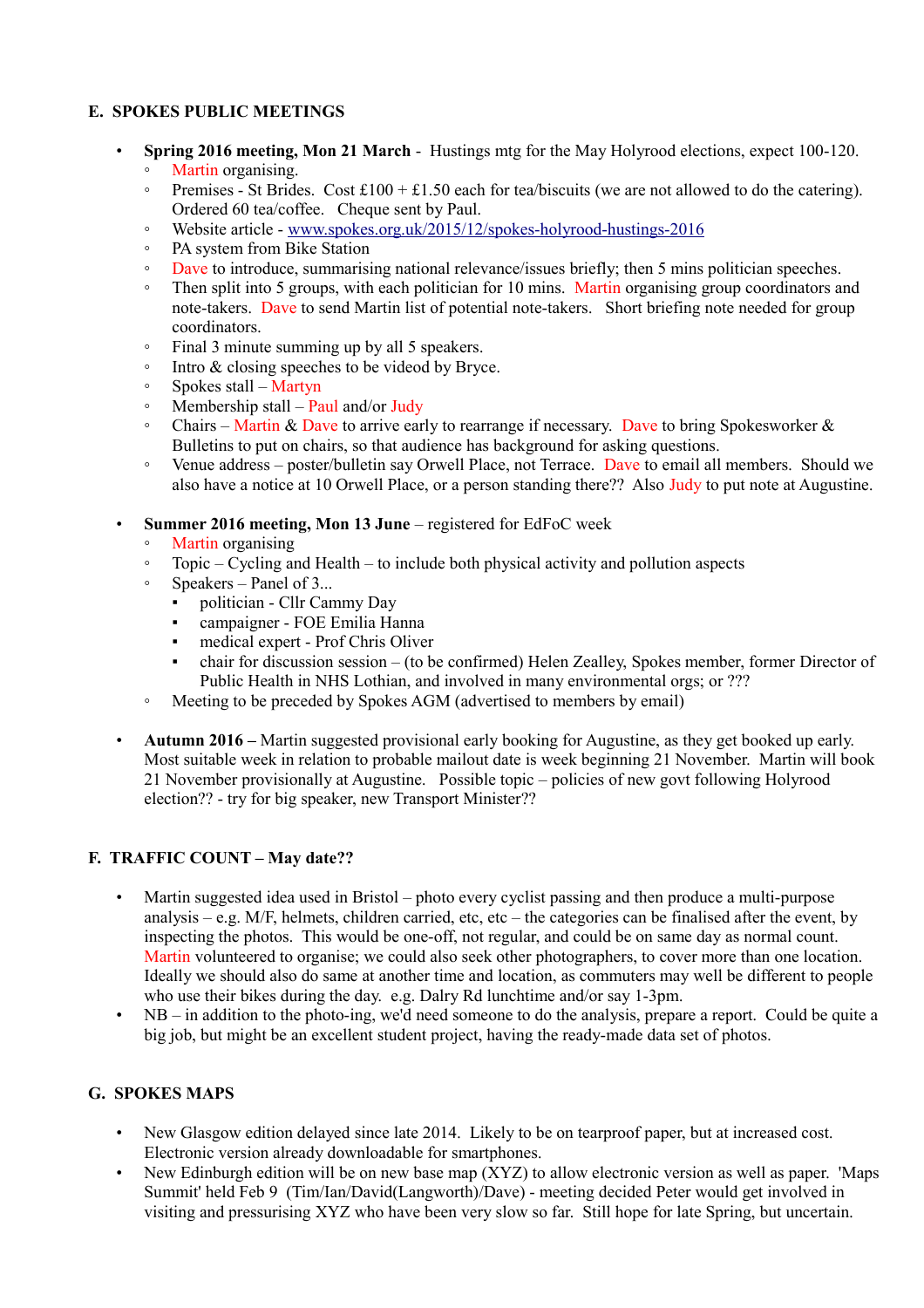## **H. SPOKES STATUS**

- AGM agreed set up working group of Paul, Ian, Sandy, Dave [with power to coopt others] to progress Spokes becoming a SCIO [http://www.scvo.org.uk/setting-up-a-charity/decide-on-a-structure/scottish](http://www.scvo.org.uk/setting-up-a-charity/decide-on-a-structure/scottish-charitable-incorporated-organisation/)[charitable-incorporated-organisation/](http://www.scvo.org.uk/setting-up-a-charity/decide-on-a-structure/scottish-charitable-incorporated-organisation/)
- Spokes objectives modifications to suit SCIO needs circulated to members, with no feedback except punctuation etc, so we can use these. Dave meeting SCVO for advice re modification of model SCIO constitution for the working group.
- Martin suggested consideration of a category of 'supporter' who are not members like most (all?) Sustrans adherents are – in case this might simplify the bureaucracy.

# **J. ONLINE JOINING AND RENEWAL**

• **Clair**, computing adviser at Ed Uni, hopes to do this. Further delay as the proposed software GroupSpaces now no longer has technical support (it is still operating for those who use it, but no updates or problemsolving available). Dave & Christine to meet Clair once there is further progress.

#### **K. MOTORIST AWARENESS CAMPAIGN – 'BIKE ALERT'**

- There is a videos page on our website, with links to Bryce's videos click the *videos* tab or go straight to *[www.spokes.org.uk/videos](http://www.spokes.org.uk/videos)*.
- David Gardiner of Laidback Bikes/ Vantage Creative produced A4-folded leaflet. Once finalised it will go in a spokes mailout to all orgs and members [approx 3000], plus further (see below).
- Meeting held at Martin's only Martin, Bryce, Dave present.
	- Video content finalised no change except lengthen time for some slides.
	- Leaflet content minor changes inside; major change to back page, now being discussed by email. Final instructions will then be passed by Dave to David G to update the leaflet once the Favourite Rides booklet complete.
	- Printing of leaflet/ official launch of video/leaflet best time probably August, once election, edfoc, etc over, and shortly before  $6<sup>th</sup>$  former events begin.
	- $^{\circ}$  $6<sup>th</sup>$  former sessions 2016 being coordinated by Martin, working with Brian, Donald, Martyn. Preliminary contact with WestLife already. Also to investigate Mid and East Lothian councils. We could ask for more volunteers in a member email circular if useful. Also need to discuss format with Edinburgh – less good than W Lothian (Brian has written to them about this).
	- Other uses driving schools, police rehab, etc, etc, to be discussed at next Resources group when Martin  $\&$  Mies both present. Mies interested in helping – has our previous database
	- Need a lead-person for the launch event and for the distribution to other organisations as above.
- Mies informing Fyfe's of use of video so far and seeking any feedback on the leaflet & video.

## **L. SUPERMARKETS PROJECT**

- Iain circulated email with 2<sup>nd</sup> version of draft good practice guide. **Everyone** please send comments to Iain (please also read the notes below). Once we are reasonably happy with the content we'll ask David Gardiner or Tim if they have time to do a professional layout.
- **Aim of the good practice guide … to be used as follows ...**
	- to enable members to lobby their local shops/supermarket, as an individual on their own initiative.
	- to contact local regional managers of all supermarket chains, with the aim to find at least one willing to undertake an exemplary project covering all their stores – this would need one or more people within Resources Group (or other in Spokes) to take this on. The person could then potentially also work with locals from the above bullet point.
	- Note that this is an innovative project for which we could almost certainly get grant assistance if necessary if we decide to take it further in a ways that needs significant funding, as we did with the tenements project – e.g. Sestran or Cycling Scotland or SCSP cash (via Ed Council). This might be particularly helpful if any supermarket chain takes up the project and works with us, or if we organise local members lobbying their stores on a wide scale.